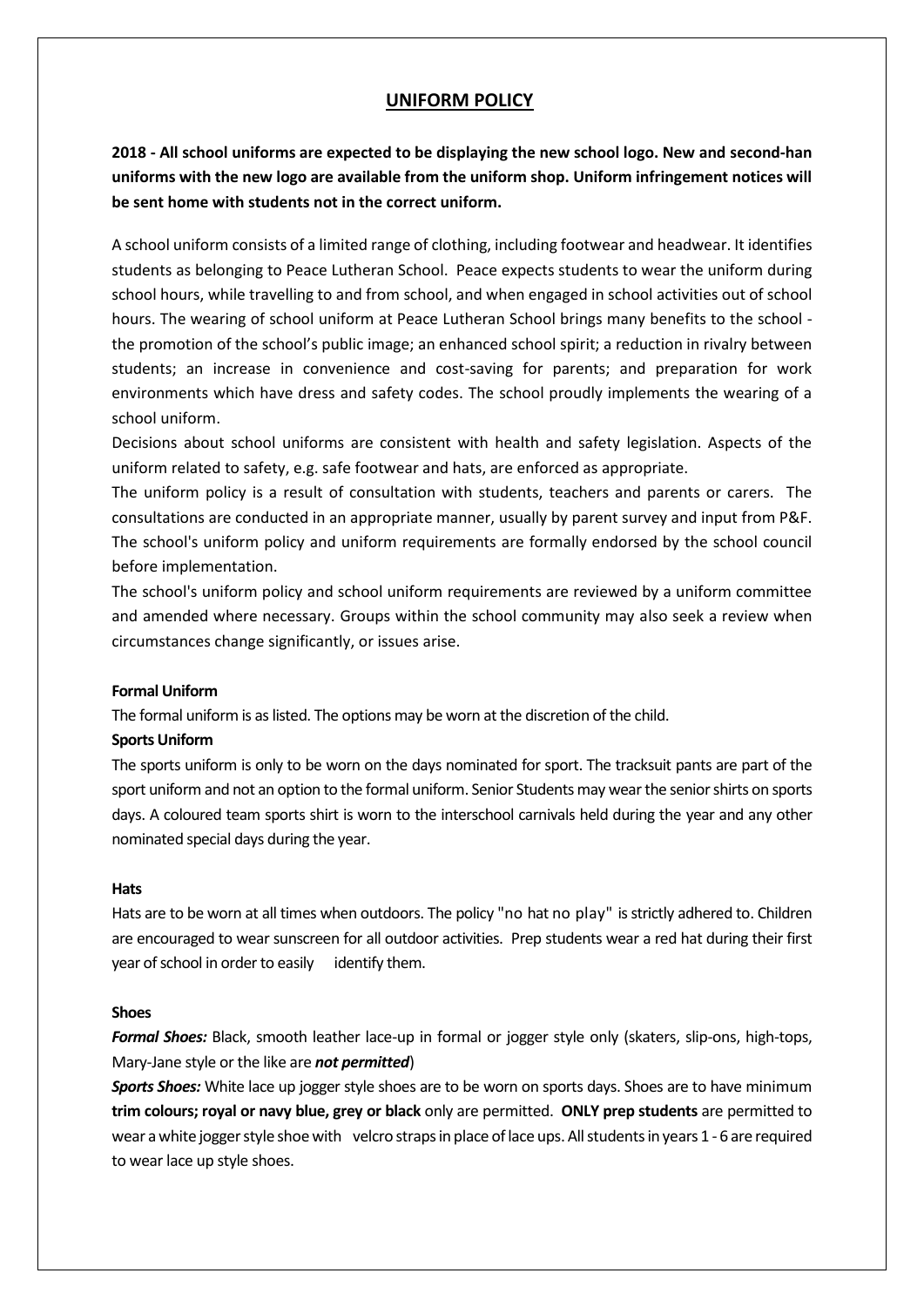#### **UNIFORM POLICY FOR GIRLS:**

#### **GIRLS FORMAL UNIFORM**

*Culottes & Formal Blouse:* Royal blue culottes. Blue check short sleeve blouse, with royal blue trims. Jacket (winter): Royal blue, navy and white microfibre jacket with school logo embroidered on front left chest.

**Jumper (winter):** Royal Blue Pullover, V neck, with school emblem printed on front left chest.

*Trousers (winter):* Navy straight leg polyester viscose long pants, elastic back.

*Socks:* White, plain ankle length, worn above the ankle bone.

*Shoes:* Black, smooth leather lace-up in formal or jogger style only (skaters, slip-ons, high-tops, Mary Jane style or the like are *not permitted*).

*Hat:* Navy blue broad brim with school logo embroidered on front except for prep students who wear a red hat.

## **OPTIONAL FORMAL WEAR**

*Tights:* Flesh coloured tights may be worn under culottes only and must be worn with socks. To minimise variations in colour, only flesh coloured tights sold through the Uniform Shop will be acceptable. Navy tights may be worn with the optional dress only, not under culottes and are also to be purchased through the Uniform Shop. Socks are not to be worn with navy tights. Flesh coloured tights and socks cannot be worn with the optional dress.

**Dress:** Fabric: blue check with royal blue trims.

## **GIRLS SPORTS UNIFORM**

*Shorts:* Royal blue microfibre shorts **or Culottes:** Royal blue culottes.

*Shirt:* Royal blue, navy & white polo shirt, embroidered logo with 'Peace Lutheran Primary School' on edge of collar.

*Tracksuit:* Royal blue, navy and white microfibre jacket with school logo embroidered on front left chest and Royal blue microfibre pants.

*Socks:* White plain ankle length, worn above the ankle bone.

*Shoes:* White lace up jogger. Minimum trim colours are permitted royal or navy blue, grey or black only.

Hat: Navy blue broad brim with school logo embroidered on front except for prep students who wear a red hat.

*House Shirt:* Valour (Orange), Creed (Green) and Amity (Purple) Polo shirt with House name on left chest. These shirts are to be purchased through the school uniform shop.

*Swimming*: One-piece costume or two-piece tankini set is required. Tankini has to consist of a sun safe shirt which meets the bikini bottom. No midriff is to show between the top and bottom. Compulsory house colour swimming caps **must** be worn. Sun safe swimming shirts are also compulsory, no shirt no swim. Goggles are optional but well advised.

## **GIRLS HAIR:**

Hair must be worn off the face. Hair may be of any length; however, once it is well below the collar it must be tied up with either a white, royal blue, navy or uniform ribbon or scrunchie. Plain hair accessories (hairbands, ties and clips) are to be navy, royal blue or white. Any hairstyles (eg: colour, foils, streaks) or hairbands (diamantes, large flowers, highly decorative) must be suitable school wear and not draw undue attention to the child.